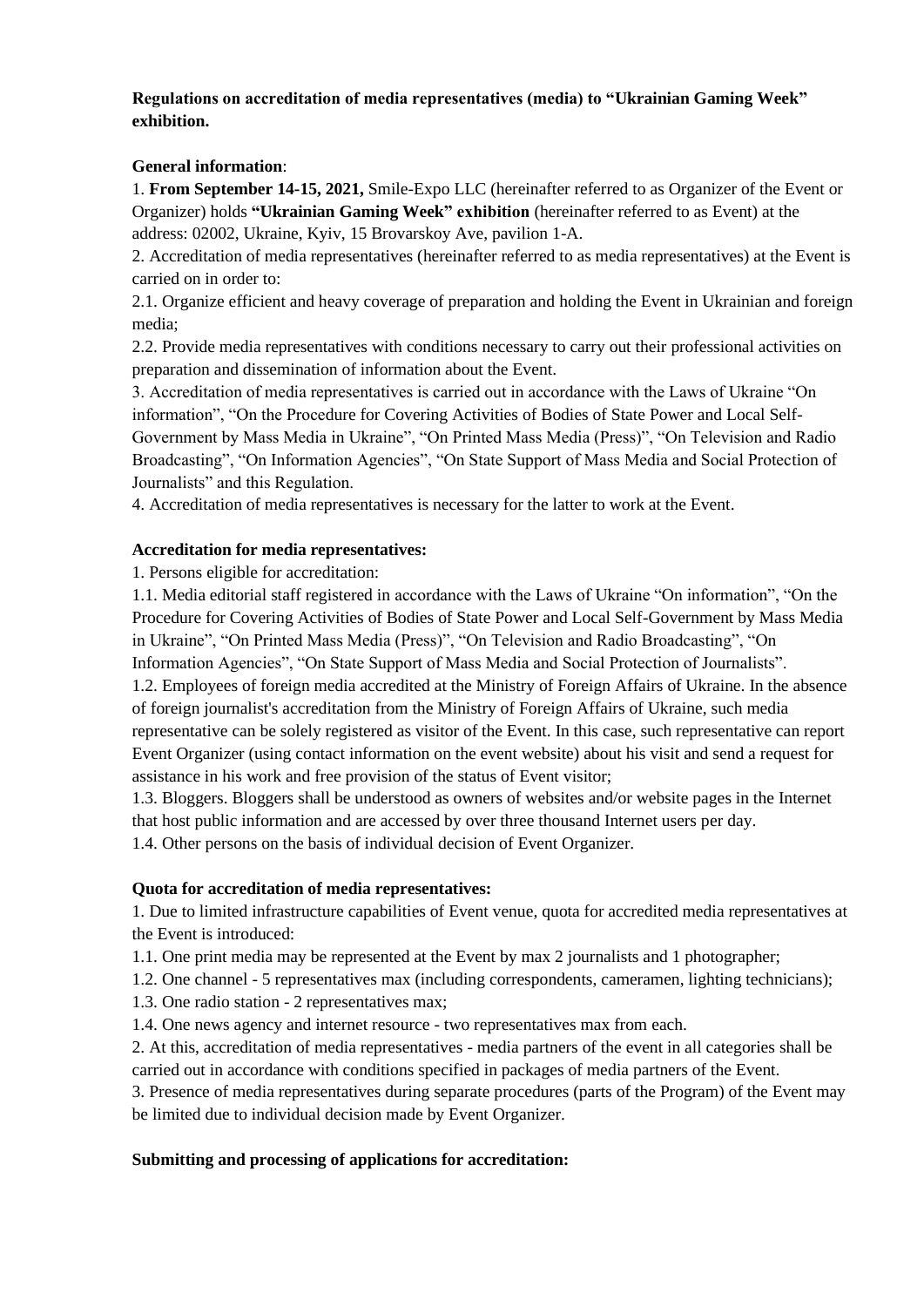1. Decision on accreditation shall be taken on the basis of individual application for accreditation from media representative, to be filled on the official website of the Event Organizer and/or on the basis of official letter of Media to Organizer for accreditation of journalists (journalists).

2. All fields of accreditation form shall be filled. Failure to do so entails the refusal to process application.

3. Official letter-application for media accreditation must contain: name, surname, patronymic of each media representative to be accredited to the Event, his passport details, work and cell phone numbers, email address.

4. Applications for accreditation from media representatives can be submitted within the period from June 22, 2021 to September 12, 2021.

5. Organizer of the Event makes decision on accreditation of media representatives during the three (3) days after receipt of application/official letter from the editorial board, but no later than September 12, 2021.

6. Organizer of the Event shall have the right to deny media accreditation without explanation.

#### **Issuance of accreditation badges:**

1. Media representative receives accreditation badge having confirmed accreditation in Organizer database and upon presentation of passport (editorial license).

2. Issuance of accreditation badges is carried out at the reception at the entrance to the Event.

3. Accreditation badge is personal, its transfer to any third-party during Event holding is strictly prohibited.

4. In case of loss of accreditation badge, media representative should immediately contact representatives of Event Organizer with the request for a duplicate.

5. Accreditation badge is valid only upon presentation of passport of the citizen of Ukraine, foreign passport or other identity document.

# **Rights and obligations of accredited media representatives**

1. Accredited media representative shall have the right to:

1.1. Participate in Event program, except for positions that can be accessed only by VIP-participants or where access is limited by Event Organizer;

1.2. Receive prompt, complete and accurate information about the Event, press conferences, briefings and other media events within the Event;

1.3. Use all services (if any), prepared for work of media representatives at the Event;

1.4. Use help of representatives of Organizer to obtain additional information from participants of the Event;

1.5. Accredited media representative shall also enjoy other rights provided by the legislation of Ukraine on mass media.

2. Accredited media representatives shall be obliged:

2.1. Using official information and quoting reports and speeches of participants/speakers of Event, accredited media representatives shall mention "Ukrainian Gaming Week" exhibition and the venue in their publications or reports;

2.2. Check the accuracy of the information reported to them;

2.3. When using the information received from Event participants, identify the source of this information at their request;

2.4. Do not carry photo, audio and video recording of Event participants outside of the business program of the Event without consent of these Event participants.

2.5. Other duties established by the legislation of Ukraine on mass media, shall also be applied to accredited media representative.